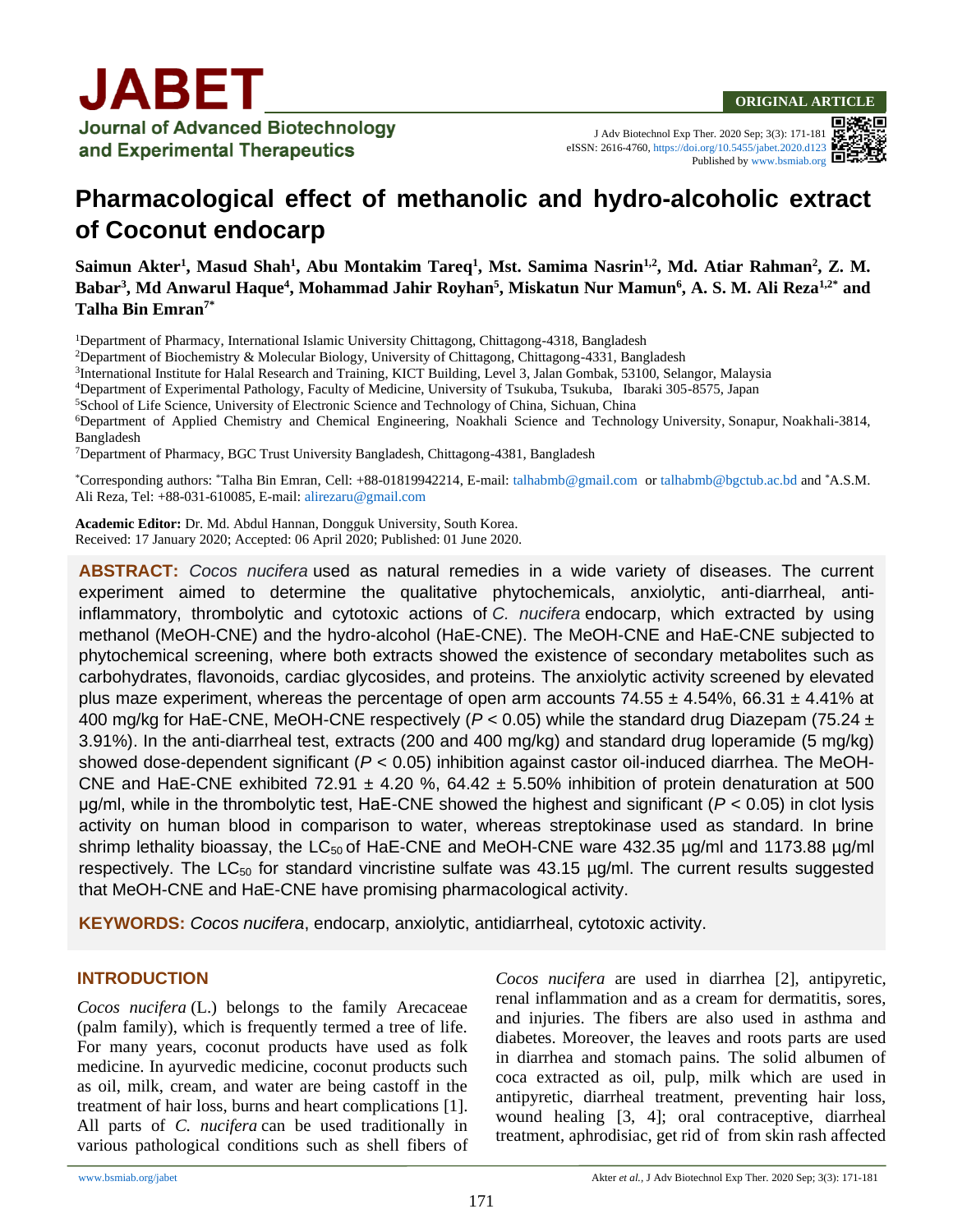by HIV infection, respectively. The white surface of the Coca is used to consider for fever and malaria. The water of *C. nucifera* is used in treatment of renal disease [4-7]. Several pharmacological and biological activities are identified in several reports, including analgesia; anti-inflammatory, antimicrobial, antioxidant, antiosteoporosis, anti-diabetic, anti-neoplastic, anthelminthic, antihypertensive, vasodilation, defense of kidney, heart, and liver functions and anti-malarial activities [8-12].

Anxiety syndromes are the most usual mental, emotional, and behavioral complications [13] affecting 264 million peoples around the globe [14]. In terms of overall management and treatment, depression among mood disorders has always been problematic [15]. Stress, depression and anxiety might trigger insomnia. Medicinal plants have been taken as sleep aids in insomnia throughout the world [16]. Despite the development of more molecules against the treatment of depression, unfortunately this disease remains untreated in many patients because of the burden of their side effects [17]. Therefore, searching for new therapeutic agents having no adverse effects may be the option of improved pharmacological actions, higher efficacy and safety.

Diarrheal syndromes are a key problem in underdeveloped countries and are accountable for the loss of a huge number of people every year [18]. Diarrhea is characterized by an increase in the water content, volume, or incidence of stools [19]. The research shown that several microbes like *Salmonella*, *Escherichia coli, Vibrio cholerae* and *Shigella* generate and release enterotoxins which are the major cause of diarrhea in developing countries [20]. Opioids and its derivatives such as difenoxin and loperamide are mostly used in the management of diarrhea [21]. Medicinal plants are an effective source for developing new antidiarrheal drugs. Therefore, the WHO has encouraged using medicinal plants in the management of diarrhea [22]. Currently available opioids and its derivatives are linked with several adverse effects for example abdominal pain, distention, bloating, nausea, vomiting, and constipation [23] and also cardiotoxicity has been testified by loperamide [24].

Endocarp of *C. nucifera* is the hardest part of the fruit and a rich source of phenolic and flavonoid content [25]. According to the literature review, *C. nucifera* shell has phenolic content [26]. The study aimed to investigate the *in vivo* anxiolytic, antidiarrheal and *in vitro* antiinflammatory and thrombolytic, cytotoxic effects along with the phytochemical study of methanolic and hydroalcoholic extract of *C. nucifera* endocarp. The present study investigates the *in vivo* anxiolytic, antidiarrheal and *in vitro* anti-inflammatory, thrombolytic, cytotoxic effects of *C. nucifera*, a Bangladeshi plant for the first time.

# **MATERIALS AND METHODS**

# **Chemicals**

Loperamide hydrochloride, castor oil (Sigma-Aldrich, MO, USA), Streptokinase (Beacon Pharmaceutical Ltd., Mymensingh, Bangladesh), Sea salt non ionized NaCl, vincristine sulphate (Sigma-Aldrich, MO, USA), ethanol, Tween 80 were used in this study. All other chemicals and reagent were used of analytical grade.

# **Preparation of plant extract**

The moist endocarp of *C. nucifera* were collected from the Sitakunda local area of Chittagong, Bangladesh, which later validated by Professor Dr. Sheikh Bokhtear Uddin, Department of Botany, University of Chittagong. The *C. nucifera* endocarp layer was collected in a fresh condition. Then these are cut into small pieces if necessary to make it suitable for grinding purposes. Then the crude parts were rubbed for ten days and later grounded to powder by a mechanical drier (Ecocell, MMM Group, Germany) at 55-60 °C. By using another mechanical grinder (NOWAKE, Japan), the samples were ground to a coarse powder. The powder (500 g.) was soaked in 500 ml of methanol and 70% ethanol, respectively, for a week with occasional shaking and stirring on a shaker machine at room temperature. It was then filtered through a cotton plug followed by Whatman filter paper No. 1. After filtration, the filtrate was evaporated by using a rotary evaporator at 50 °C under reduced pressure to obtain the methanol crude extract (MeOH-CNE) (9.5 g) and hydroalcoholic extract (HaE-CNE) (11.48 g). The extracts were conserved at 4 °C in a refrigerator until further use.

## **Experimental animals**

Swiss Albino mice (Six-seven weeks old) of either sex were purchased from the International Center for Diarrheal Diseases Research, Dhaka, Bangladesh (ICDDRB). The animals were adapted to the laboratory condition (25  $\pm$  2 °C with a light/dark cycle of 12 h) for seven days before the study. The study was conducted following approval by the Institutional Animal Ethical Committee, Department of Pharmacy, International Islamic University Chittagong, Bangladesh, under the reference number (P&D-147/13-18).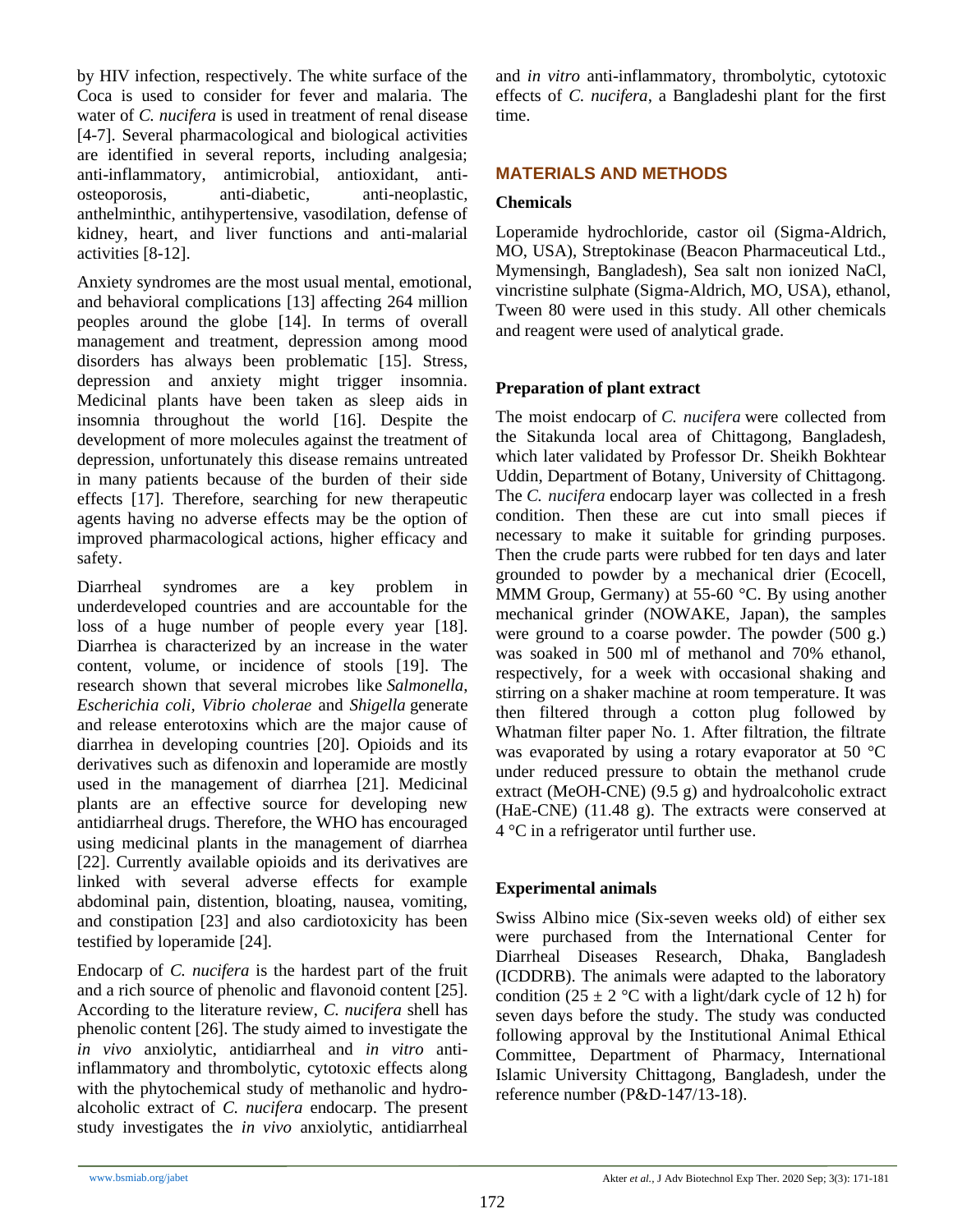## **Phytochemical screening**

The qualitative phytochemical screening was executed according to the regular procedures [27] and the results shown presence or absence of secondary plant metabolites such as alkaloids, flavonoids, tannins, saponins, phenol, carbohydrate and glycoside.

## **Anxiolytic activity**

#### *Elevated plus maze test*

Anxiolytic activity assessed by an elevated plus maze (EPM) apparatus, which used for the unlearned response. The EPM apparatus elevated from the floor at 40 cm, where it consists of two open arms and closed arms with a central square [28, 29]. The negative control received 1% Tween-80 (10 ml/kg, b.w), the reference drug Diazepam received (1 mg/kg, b.w) intraperitoneally, while the treatment group received 200 mg/kg and 400 mg/kg, b.w. by oral gavage. After sixty minutes, each mouse positioned in the center of the EPM facing towards the closed arm. Entry into open and closed arm recorded for 5 minutes and calculated the percentage by the resulting equation:

 $%$  of open arm entries  $=$ Number of entries in open arm Number of entries in open arm+number of entries in closed arm  $\times 100$ 

## **Anti-diarrheal activity**

### *Castor oil-induced diarrhea*

The castor-oil induced diarrhea was followed to evaluate the antidiarrheal according to the method described by Taufiq et al. and Bellah et al. [30, 31]. Mice of either sex fasted for 24 hours. The negative control received 1% Tween-80 (10 ml/kg, b.w), the reference drug loperamide (5 mg/kg, b.w; as oral suspension), while the treatment group received 200 mg/kg and 400 mg/kg, b.w. by oral gavage. After 60 minutes, each mouse received 0.5 ml castor oil orally by gavage and individually placed in cages consist of transparent paper. The transparent paper changed in every hour and counted dry and wet feces in every 60 min for 4 hours. The equation calculated the level of % inhibition of defecation:

% inhibition of defecation = 
$$
\frac{A-B}{A} \times 100
$$

Where,  $A = average$  eradication feces number of the control group;  $B =$  average eradication feces number of the text group.

## **Anti-inflammatory activity**

### *Inhibition of protein denaturation method*

The anti-inflammatory activity of the extracts determined using the protein denaturation method [32, 33]. The constituents of the reaction solution were 100 μl of the extracts (final concentration 62.5-500 μg/ml) and 100 μl of 5% aqueous bovine serum albumin. Then the pH was adjusted using glacial acetic acid. The samples were incubated at 37 °C for 20 min and then heated to 70 °C for 10 min. After incubation, the mixture was allowed to cool for 10 min, and a turbid solution found. Then the turbidity was measured at 660 nm. The blank consist of the sample and distilled water. Distilled water was used as negative control. The positive control was diclofenac sodium. Percentage inhibition was calculated using the formula:

% of protein denaturation = [(absorbance of control - absorbance of test sample) / (absorbance of test control)]  $\times$  100

## *Thrombolytic activity*

The clot lysis activity performed as described by Prasad et al. [34]. A 3 ml venous blood is withdrawn from the ten healthy volunteers who did not have any previous history of taking NSAID or contraceptives. The withdrawn blood was distributed in nine different preweighed sterile micro centrifuge tubes (0.5 ml/tube) and incubated for 45 min at 37 °C. After the formation of the clot, completely removed the serum without disturbing the clot and each tube reweighed for calculating the clot weight. The plant extracts ware added to each micro centrifuge tube separately containing pre-weighed clot. 100 µL of streptokinase and distilled water were added separately to the positive and negative control group. All the tubes were then incubated at 37 °C for 90 min and observed for clot lysis. The released fluid was removed and reweighed the tube to calculate the difference in weight after clot disruption.

> % of clot lysis = (weight of clot after remove of fluid/clot weight)  $\times$  100

## *Brine shrimp cytotoxicity*

The brine shrimp lethality bioassay experiment was followed by the previous reported method [35]. In the artificial seawater (3.8% NaCl solution), the shrimp eggs hatched for 48 hours for maturing the shrimp called nauplii. The shrimp egg collected from the Katabon, Dhaka. The crude extract was dissolved in DMSO to obtain a solution of 5 mg/ml, which was subjected to serially diluted concentrations of 20 to 100 μg/ml, followed by the addition of 5.0 ml of artificial seawater in each test tubes. Ten of the living nauplii applied to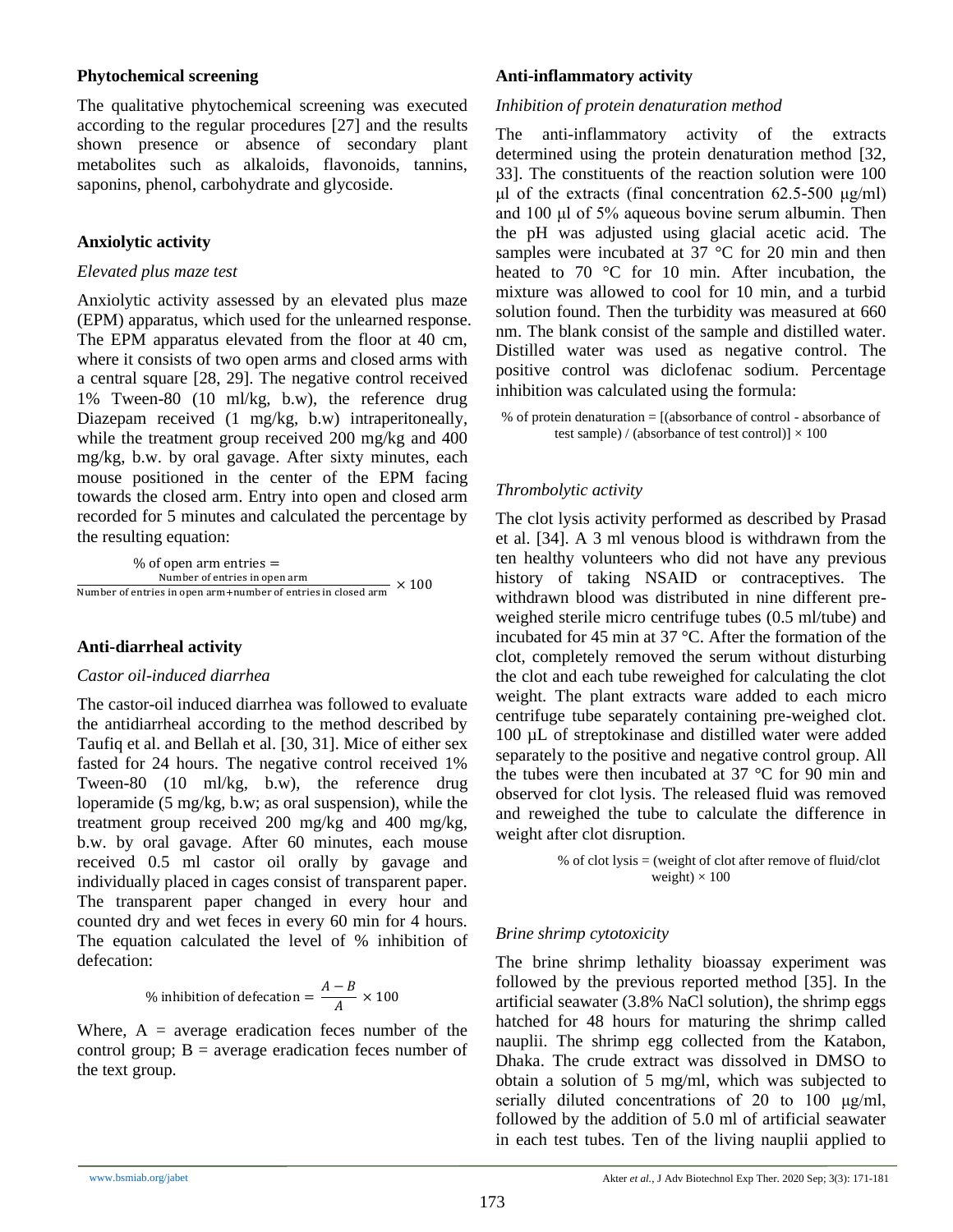each of all experimental vials and control vials. Following 24 hours, all vials inspected by an amplifying glass, and the number of living nauplii in each vial was observed and recorded. Experiments were conducted in a set of triplicate manner along with reference drug vincristine sulfate. The lethal concentration  $(LC_{50})$  that would kill one-half of the nauplii was determined from a linear regression equation.

#### % of mortality =  $(N_0-N_1/N_0) \times 100$

Where,  $N_0$ = the number of nauplii taken;  $N_1$ = the number of nauplii alive.

#### **Statistical analysis**

Result represented as Mean ± Standard Error Mean (SEM). P  $\approx 0.05$  and  $\approx 0.001$ ) were measured as statistically significant while the Dunnet's test was used to describe the significance using GraphPad Prism Version 6.0 (GraphPad software Inc., San Diego, CA).

## **RESULTS**

## **Phytochemical** *analysis* **revealed the presence of secondary metabolites**

The qualitative phytochemical screenings of MeOH-CNE and HaE-CNE have performed to find out the presence or absence of secondary plant metabolites. In our results, both extracts showed the presence of carbohydrates, flavonoids, cardiac glycosides, and protein. Whereas, only HaE-CNE showed the presence of alkaloids (Table 1).

|  |  |  | Table 1. Qualitative phytochemical screening of MeOH-CNE and HaE-CNE. |
|--|--|--|-----------------------------------------------------------------------|
|--|--|--|-----------------------------------------------------------------------|

| Phytochemical         |                          |                                                                                 | <b>Results</b>      |                |
|-----------------------|--------------------------|---------------------------------------------------------------------------------|---------------------|----------------|
| <b>class</b>          | <b>Test performed</b>    | <b>Observations</b>                                                             | MeOH-<br><b>CNE</b> | <b>HaR-CNE</b> |
| Alkaloids             | Dragendorff's Test       | Turbidity/precipitation                                                         |                     | $+$            |
| Carbohydrates         | Molisch Test             | Formation of a purple product at the<br>interface of the two layers             | $^{+}$              | $+ +$          |
| Flavonoid             | Ferric chloride test     | Formation of yellow color which changed<br>to colorless on acid addition        | $++$                | $++$ $+$       |
| <b>Steroids</b>       | Liebermann Burchard test | Green to pink color was absent                                                  |                     |                |
| Terpenoids            | Liebermann Burchard test | Appearance of reddish brown-deep red<br>color                                   |                     |                |
| Cardiac<br>Glycosides | Keller Killanic test     | Lower reddish-brown layer & upper<br>acetic acid layer which turns bluish green | $^{+}$              | $^{+}$         |
| Protein               | Burette's Test           | Appearance of purple color                                                      | $+ +$               | $+ +$          |

(-) = not present; (+) = present in low concentration; (++) = present in moderately high concentration; (+++) = present in very high concentration. Where, MeOH-CNE: methanolic extract Cocos nucifera endocarp and HaE-CNE: hydro-alcoholic extract of Cocos nucifera endocarp.

# **Both the extracts reveled significant anxiolytic activity in EPM test**

In elevated plus-maze (EPM) test, both extract reveled significant  $(P < 0.05)$  anxiolytic activity compared to the control group. The HaE-CNE treated mice at dose of 400 mg/kg showed significant (*P <* 0.05) increase of the percentage of open-arm entries  $(74.55 \pm 4.54)$  compared

to the control group, whereas the MeOH-CNE treated mice showed  $66.31 \pm 4.41$  percentage of open-arm entries at the same dose (Figure 1). On the other hand, the reference drug diazepam at a very small dose 1 mg/kg, b.w treated mice produced a noticeable increase in the percentages of open-arm entries  $(75.24 \pm 3.91)$ .

174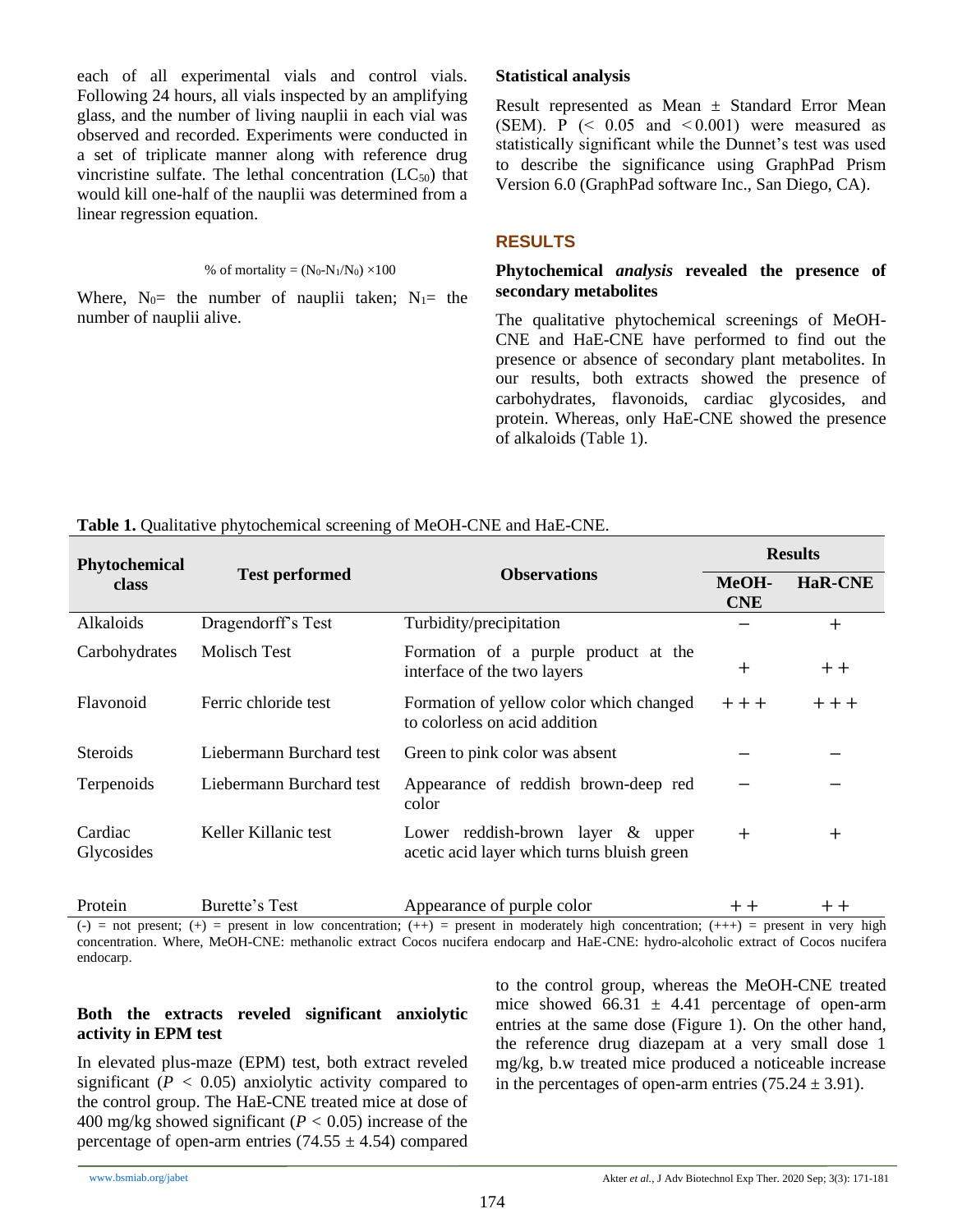

**Figure 1.** Effect of MeOH-CNE and HaE-CNE on percentage of entry into open arm in elevated plus maze test in mice. Values are mean  $\pm$  S.E.M.  $*P < 0.05$  and  $*P < 0.01$ , significantly different from control; ANOVA followed Dunnett's test ( $n = 6$ , per group). Where, MeOH-CNE: methanolic extract *Cocos nucifera* endocarp and HaE-CNE: hydro-alcoholic extract of *Cocos nucifera* endocarp.

#### **Both the extracts reduces the rate of defecation in a time-dependent manner**

In the castor oil-induced diarrheal experiment, both extracts were found to be effective and significant (*P <* 0.05) in a dose dependent manner on experimental mice at all tested doses. At the dose of 400 mg/kg the HaE-CNE showed  $56.79 \pm 2.33\%$  reductions in the rate of defecation in albino mice. Whereas, the MeOH-CNE extract showed  $51.23 \pm 3.26\%$  reductions at the same dose. This condition was markedly reduced (62.49  $\pm$ 1.11%) by standard drug Loperamide at a dose of 5 mg/kg Figure 2.



**Figure 2.** Antidiarrheal activity of MeOH-CNE and HaE-CNE against castor oil-induced diarrhea in mice. All values are expressed as mean  $\pm$  SEM (n = 6); Data were analyzed by one way analysis of variance using GraphPad Prism for Windows, Version 6.0 (GraphPad

software Inc., San Diego, CA, USA) followed by Dunnett's test for multiple comparisons,. Values with  $P < 0.05$  were considered as significant. MeOH-CNE: methanolic extract *Cocos nucifera*  endocarp and HaE-CNE: hydro-alcoholic extract of *Cocos nucifera*  endocarp.

#### **Both the extracts increases the inhibition of protein denaturation**

The results of anti-inflammatory activity of the extract are displayed in Figure 3. The result showed a dose dependent and significantly (*P <* 0.05) increased the inhibition of protein denaturation by MeOH-CNE, HaE-CNE and Diclofenac-Na throughout the concentration range (62.5-500 μg/ml). The crude hydro alcoholic extract (HaE-CNE) demonstrated maximum inhibition of protein denaturation (72.91  $\pm$  4.20%) at 500 μg/ml, whereas the methanolic extract (MeOH-CNE) showed  $64.42 \pm 5.50\%$  inhibitions at the same concentration.



**Figure 3**. Percentage inhibition of protein denaturation by MeOH-CNE, HaE-CNE. Results are mean  $\pm$  SEM (n = 3). ANOVA followed by Dunnett's test. Where, MeOH-CNE: methanolic extract *Cocos nucifera* endocarp and HaE-CNE: hydro-alcoholic extract of *Cocos nucifera* endocarp.

#### **Both the extracts significantly increases clot lysis activity**

The results of clot lysis activity of extracts are shown in Figure 4. After addition of 100 μl of Streptokinase a positive control (15,00,000 I.U.) to the clots along with 90 minutes of incubation at 37 °C, showed 73.44  $\pm$  1.87% clot lysis. When clots were treated with negative control (sterile distilled water), a negligible clot lysis  $(8.87 \pm$ 1.32) has observed. After the treatment of clots with HaE-CNE and MeOH-CNE, the significant (*P <* 0.05) clot lysis was observed. The clot lysis activity of MeOH-CNE and HaE-CNE ware  $35.73 \pm 3.21\%$  and 55.74  $\pm$  2.78% respectively.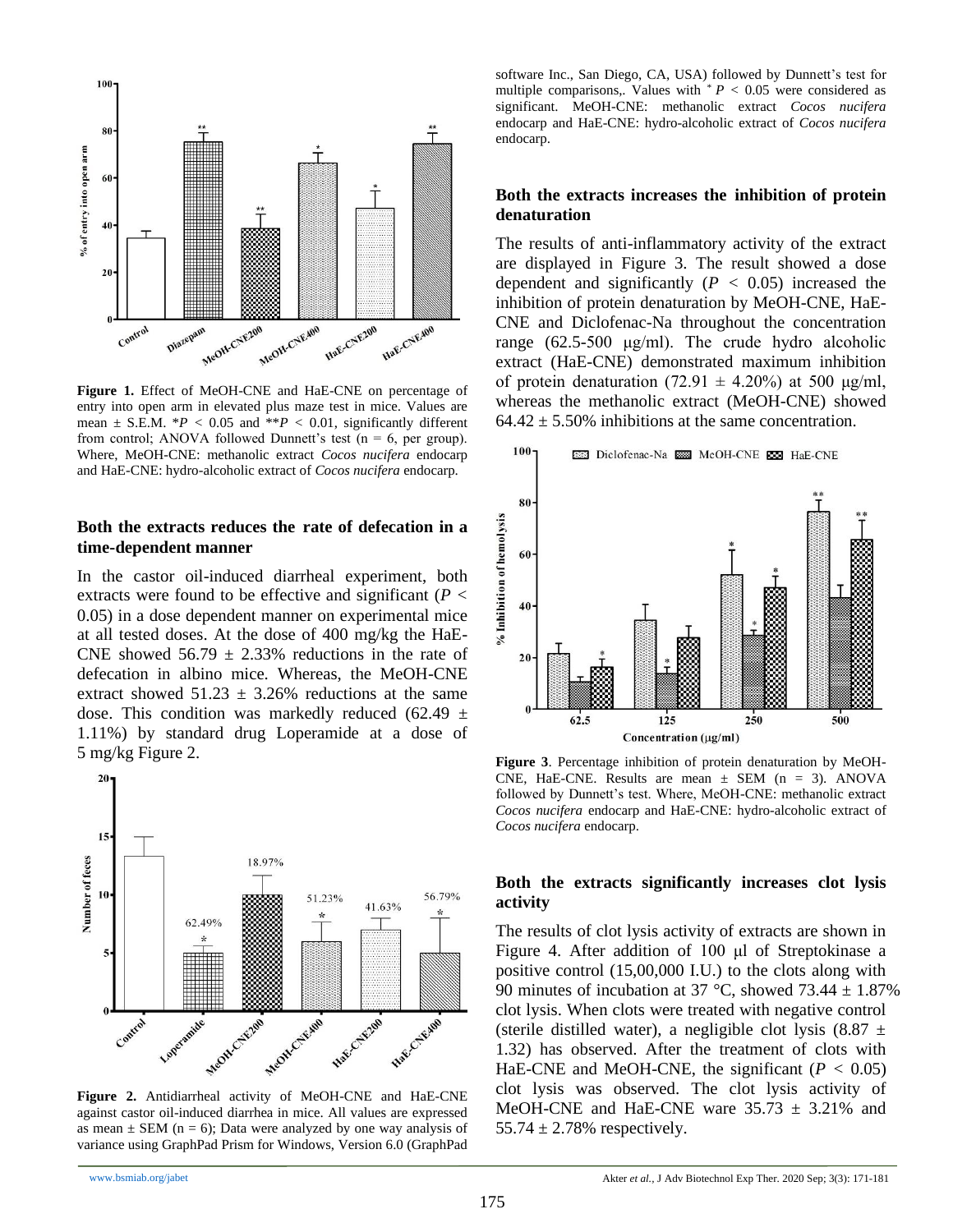

**Figure 4.** Clot lysis by streptokinase, MeOH-CNE, HaE-CNE and water *in vitro*. Values are expressed as mean  $\pm$  S.E.M.  $P < 0.05$ , significantly different from control; ANOVA followed by Dunnett's test. Where, MeOH-CNE: methanolic extract *Cocos nucifera*  endocarp and HaE-CNE: hydro-alcoholic extract of *Cocos nucifera*  endocarp.

## **Both the extracts significantly decreases the mortality of brine shrimp**

In brine shrimp lethality bioassay, the rate of mortality of nauplii was presented in Figure 5. The degree of lethality shown by the extracts was found to be directly proportional to the concentration of the extract ranging from the lowest concentration  $(20 \mu g/ml)$  to the highest concentration (1000  $\mu$ g/ml). Both extract virtually nontoxic on the brine shrimp. They showed very low toxicity, giving  $LC_{50}$  values greater than 100  $\mu$ g/ml. The LD<sub>50</sub> values of MeOH-CNE, HaE-CNE and vincristine sulfate (VCS) were 432.35 µg/ml 1173.88 µg/ml and 43.15 µg/ml, respectively.



**Figure 5.** Cytotoxic effects of MeOH-CNE and HaE-CNE. Extrapolation of inhibition concentrations of both MeOH-CNE, HaE-CNE and reference cytotoxic agent vincristine sulfate through regression analysis. Data are shown as mean  $\pm$  SEM of 10 shrimps for each concentration. MeOH-CNE: methanolic extract *Cocos nucifera* endocarp and HaE-CNE: hydro-alcoholic extract of *Cocos nucifera* endocarp.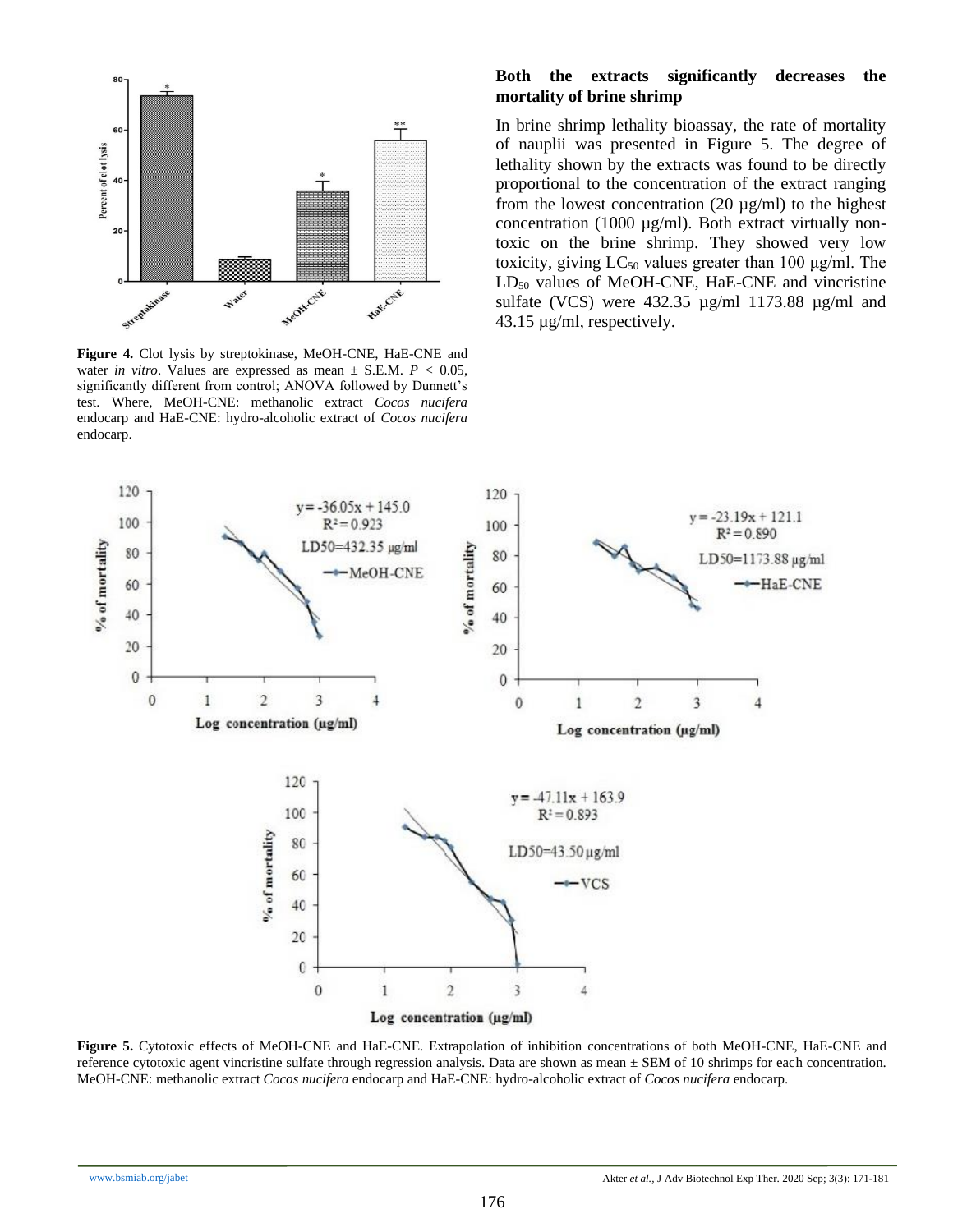## **DISCUSSION**

The phytochemical analysis led on the plant extracts shown the presence of compound which is referred to show therapeutic as well as biological activities. Analysis of plant extract shows the presence of alkaloids, carbohydrates, flavonoids, cardiac glycosides, and protein. The phytochemical investigation led on the plant extracts shown the presence of compound which is referred to show therapeutic as well as physiological activities [36]. The current findings are similar to the previous study of the ethanolic extract of mesocarp [4].

The elevated plus maze (EPM) test is considered to be a good test procedure to evaluate the anxiety-like behavior [28, 37]. The increasing number of entries in the open arm indicates the anxiolytic effects and the increasing number of entries at the closed arm indicates the anxiogenic effects [37, 38]. Administration of MeOH-CNE, HaE-CNE showed an increased amount of entries in the open arms, an indication of anxiolytic-like behavior. Similar observations found to the reference drug (diazepam) which significantly increased the percentage of open arm entries. The current findings are similar to the previous study of ethanolic extract of *C. nucifera* endocarp, whereas the 500 mg/kg dose exhibited 74.77  $\pm$  6.86 percentages of open arm entries [39].

The assessment of *C. nucifera* endocarp on castor oilinduced diarrheal mice to exhibit the dose-dependent manner, especially HaE-CNE showed a significant (*P <* 0.05) amount of reduction of diarrhea in comparison to the negative control. Similar observations found to the reference drug (Loperamide) which significantly increased the reduction of diarrheal faces. Castor oil is a recognized diarrheal agent due to the presence of ricinoleic acid which causes changes in the intestinal mucosa, as a result, fluid and watery luminal content that flow rapidly by intestine [40]. Due to the release of ricinoleic acid, it produces different inflammatory mediators such as prostaglandins, nitric oxide, plateletactivating factor, cAMP, and histamine [41, 42]. The present result validating the traditional use and the presence of secondary metabolites flavonoids [43].

The assay of anti-inflammatory effects was the possible effect of MeOH-CNE, HaE-CNE on protein denaturation assay. Inflammation causes lysis of lysosomes which release their enzyme and produces a variety of diseases. NSAIDs exhibit their activity by inhibiting the release of lysosomal enzymes [44]. Denaturation of proteins is initiated by inflammatory processes [45]. Thus, NSAIDs provide protection against protein denaturation. So, the ability of MeOH-CNE, HaE-CNE to inhibit the protein denaturation may provide a significant contribution to its antiinflammatory properties. The present result might be responsible for the presence of secondary metabolites such as alkaloid and flavonoid [46].

The available thrombolytic drugs in the market, particularly streptokinase, convert plasminogen to plasmin and increased clot lysis. According to the literature review explained that flavonoids, among the plant metabolites, affect thrombosis and cardiovascular disease by interfering with platelet activation. *Cocos nucifera* endocarp, especially HaE-CNE, showed a significant  $(P < 0.05)$  amount of clot lysis in comparison to the negative control. This result might be because of the presence of flavonoids which influence embolus and cardiovascular disorder by interfering with platelet actuation [47].

Brine shrimp lethality assay is used for the cytotoxicity study. Ideally, the potential agent for the treatment of cancer should be nontoxic to a normal cell. However, anticancer agents are every so often lethal to normal cells, particularly towards rapidly growing cells. It is important to test this extract in low concentration to assess its potency [48]. The results observed in 24 h were found to be nontoxic for extracts. Generally, the smaller the LC50, the higher the toxicity, and vice versa. The value of LC50 over 1000  $\mu$ g/ml is considered to be nontoxic, ranging from 500 -1000  $\mu$ g/ml is weakly toxic, moderately toxic for 100 - 500 µg/ml while less than 100 µg/ml is considered as highly toxic [49-69]. No extracts were found to be toxic compared to Vincristine sulfate. The presence of alkaloids and saponins are present in this study, which can be effective as cytotoxic agents [27]*.*



**Figure 6.** Graphical representations of pharmacological activities of *Cocos nucifera* endocarp.

# **CONCLUSIONS**

Coconut endocarp extract can be regarded as a promising candidate with high therapeutic potential for drug preparation (Figure 6). The current study may provide useful data concerning the different medicinal properties in coconut shells for protecting humans against common diseases. From the above results, it may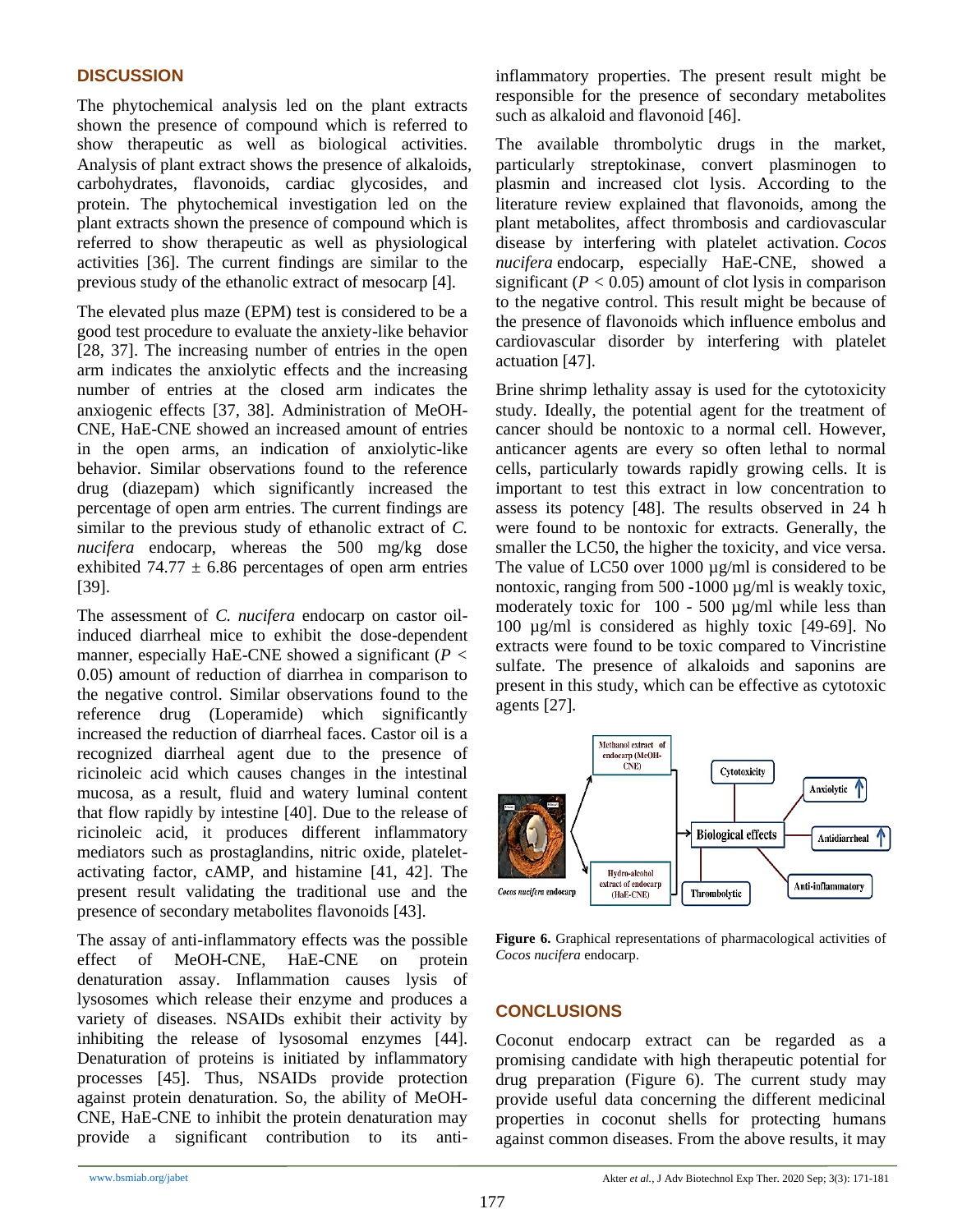be concluded that the endocarp extract of *C. nucifera* exhibited secondary metabolites with a dosedependent manner anti-inflammatory activity and moderate thrombolytic activity with lower cytotoxicity. Moreover, significant anxiolytic and antidiarrheal effects observed by both methanolic and hydro-alcoholic extract of *C. nucifera* endocarp. Therefore, further work, especially bioassay-guided fractionation, is warranted in order to isolate and characterize the active constituents responsible for the specific biological property.

## **ACKNOWLEDGEMENT**

Authors wish to thank the authority of International Islamic University Chittagong for their kind support in progress of the research. We also grateful to Laboratory of Alternative Medicine and Natural Products, Biochemistry and Molecular Biology, University of Chittagong for providing the facility to conducted this research. The authors are also thankful to Dr. Sheikh Bokhtear Uddin, Professor, Department of Botany, University of Chittagong, for identifying the plant.

## **AUTHOR CONTRIBUTIONS**

SA, MS, AMT, MSN, MAR, ASMAR, ZMB and MAH together planned and designed the research. ASMAR, MAR and TBE arranged the whole facilities for the research and supervised the whole research. SA, MS, AMT, MSN and MJR conducted the entire laboratory works with ZMB and MAH. MAR, ASMAR and TBE imparted in study design and interpreted the results putting efforts on statistical analysis and also participated in the manuscript draft and has thoroughly checked and revised the manuscript for necessary changes in format, grammar and English standard. All authors read and agreed on the final version of the manuscript.

## **CONFLICTS OF INTEREST**

Authors declared that they have no conflict of interest.

## **REFERENCES**

- [1] DebMandal M, Mandal S. Coconut (Cocos nucifera L.: Arecaceae): In health promotion and disease prevention 2011.
- [2] Esquenazi D, Wigg MD, Miranda MM, Rodrigues HM, Tostes JB, Rozental S, da Silva AJ, Alviano CS. Antimicrobial and antiviral activities of polyphenolics from *Cocos nucifera* Linn. (Palmae) husk fiber extract. Res Microbiol. 2002;153:647-52.
- [3] Sachs M, Asskali F. Wound management with coconut oil in Indonesian folk medicine. Der Chirurg; Zeitschrift fur alle Gebiete der operativen Medizen. 2002;73:387- 92.
- [4] Lima EBC, Sousa CNS, Meneses LN, Ximenes NC, Santos Júnior MA, Vasconcelos GS, Lima NBC, Patrocínio MCA, Macedo D, Vasconcelos SMM. Cocos nucifera (L.) (Arecaceae): A phytochemical and pharmacological review. Brazilian Journal of Medical and Biological Research. 2015;48:953-64.
- [5] Nagata JM, Jew AR, Kimeu JM, Salmen CR, Bukusi EA, Cohen CR. Medical pluralism on Mfangano Island: use of medicinal plants among persons living with HIV/AIDS in Suba District, Kenya. J Ethnopharmacol. 2011;135:501-9.
- [6] Al-Adhroey AH, Nor ZM, Al-Mekhlafi HM, Amran AA, Mahmud R. Evaluation of the use of *Cocos nucifera* as antimalarial remedy in Malaysian folk medicine. J Ethnopharmacol. 2011;134:988-91.
- [7] Emojevwe V. *Cocos nucifera* (Coconut) fruit: A review of its medical properties. 2013;3:718-23.
- [8] Akinpelu DA, Alayande KA, Aiyegoro OA, Akinpelu OF, Okoh AI. Probable mechanisms of biocidal action of Cocos nucifera Husk extract and fractions on bacteria isolates. BMC Complement Altern Med. 2015;15:116.
- [9] Rinaldi S, Silva DO, Bello F, Alviano CS, Alviano DS, Matheus ME, Fernandes PD. Characterization of the antinociceptive and anti-inflammatory activities from *Cocos nucifera* L. (Palmae). J Ethnopharmacol. 2009;122:541-6.
- [10] Silva RR, Oliveira e Silva D, Fontes HR, Alviano CS, Fernandes PD, Alviano DS. Anti-inflammatory, antioxidant, and antimicrobial activities of *Cocos nucifera* var. typica. BMC Complement Altern Med. 2013;13:107.
- [11] Jose M, Sharma BB, Shantaram M, Ahmed SA. Ethnomedicinal herbs used in oral health and hygiene in coastal Dakshina Kannada. J Oral Health Comm Dent. 2011;5:119-23.
- [12] Jose M, Cyriac MB, Pai V, Varghese I, Shantaram M. Antimicrobial properties of *Cocos nucifera* (coconut) husk: An extrapolation to oral health. J Nat Sci Biol Med. 2014;5:359-64.
- [13] Kessler RC, Wang PS. The descriptive epidemiology of commonly occurring mental disorders in the United States. Annu Rev Public Health. 2008;29:115-29.
- [14] Hannah Ritchie, Roser M. Mental Health. Our World in Data. 2019.
- [15] Rex A, Schickert R, Fink H. Antidepressant-like effect of nicotinamide adenine dinucleotide in the forced swim test in rats. Pharmacology Biochemistry and Behavior. 2004;77:303-7.
- [16] Guzmán-Gutiérrez SL, Balderas J, Aguilar A, Navarrete A. Sedative activity of some plants used in Mexico to treat insomnia. Rev Latinoamer Quím. 2009;37:243-51.
- [17] Pawar VS, Anup A, Shrikrishna B, Shivakumar H. Antidepressant–like effects of Acorus calamus in forced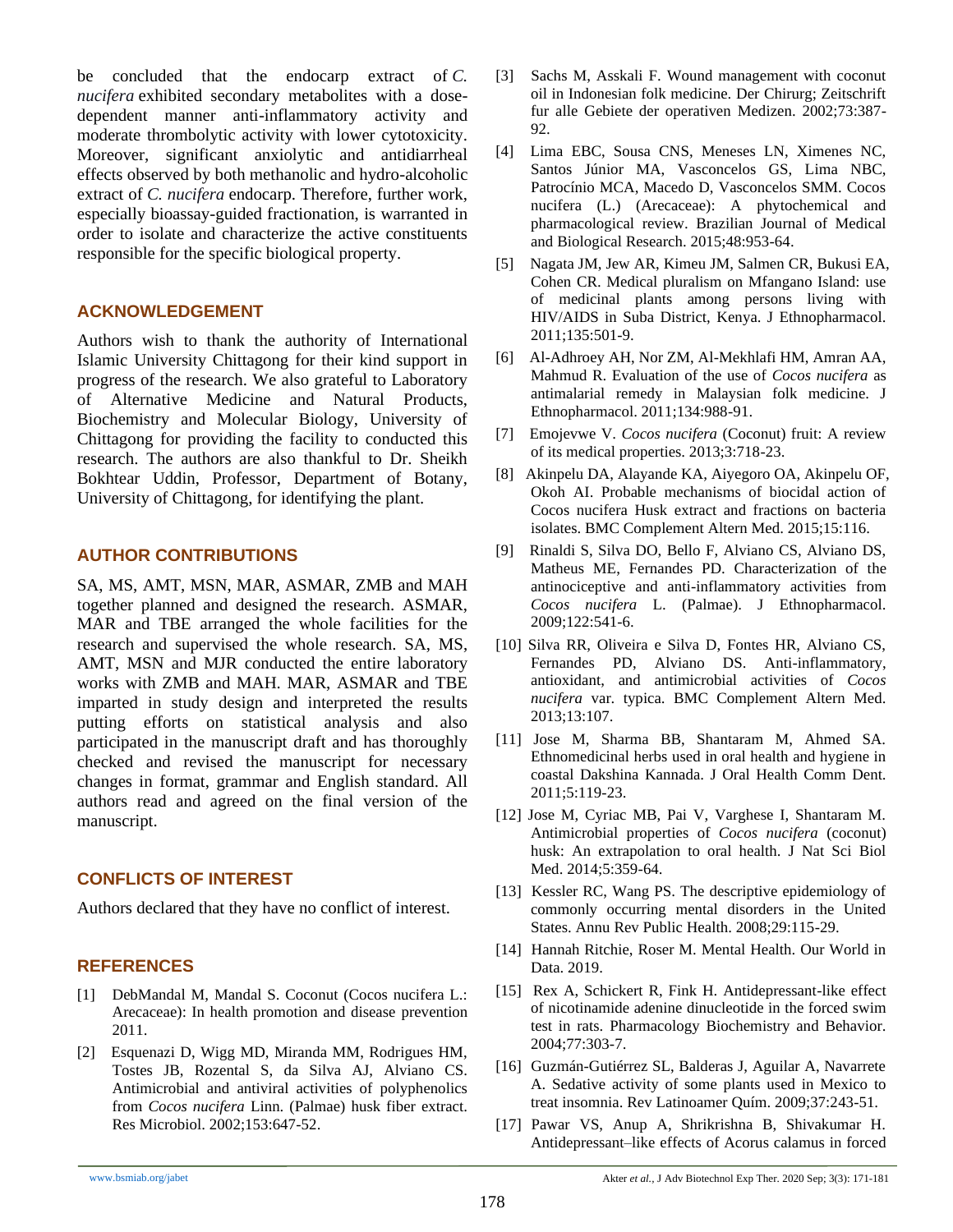swimming and tail suspension test in mice. Asian Pacific Journal of Tropical Biomedicine. 2011;1:S17-S9.

- [18] Shoba FG, Thomas M. Study of antidiarrhoeal activity of four medicinal plants in castor-oil induced diarrhoea. J Ethnopharmacol. 2001;76:73-6.
- [19] Guerrant RL, Van Gilder T, Steiner TS, Thielman NM, Slutsker L, Tauxe RV, Hennessy T, Griffin PM, DuPont H, Sack RB, Tarr P, Neill M, Nachamkin I, Reller LB, Osterholm MT, Bennish ML, Pickering LK. Practice guidelines for the management of infectious diarrhea. Clin Infect Dis. 2001;32:331-51.
- [20] Tenório JA, Dulciana S, da Silva TM, da Silva TG, Ramos CS. *Solanum paniculatum* root extract reduces diarrhea in rats. Revista Brasileira de Farmacognosia. 2016;26:375-8.
- [21] Hilal-Dandan R, Brunton L. Goodman and Gilman manual of pharmacology and therapeutics: McGraw Hill Professional; 2013.
- [22] Mekonnen B, Asrie AB, Wubneh ZB. Antidiarrheal activity of methanolic leaf extract of *Justicia schimperiana*. Evidence-Based Complementary and Alternative Medicine. 2018;2018:10.
- [23] Hanauer SB. The role of loperamide in gastrointestinal disorders. Rev Gastroenterol Disord. 2008;8:15-20.
- [24] Salama A, Levin Y, Jha P, Alweis R. Ventricular fibrillation due to overdose of loperamide, the "poor man's methadone". Journal of community hospital internal medicine perspectives. 2017;7:222-6.
- [25] Bankar GR, Nayak PG, Bansal P, Paul P, Pai KSR, Singla RK, Bhat VG. Vasorelaxant and antihypertensive effect of *Cocos nucifera* Linn. endocarp on isolated rat thoracic aorta and DOCA salt-induced hypertensive rats. Journal of ethnopharmacology. 2011;134:50-4.
- [26] Rodrigues S, Pinto GA. Ultrasound extraction of phenolic compounds from coconut (*Cocos nucifera*) shell powder. Journal of Food Engineering. 2007;80:869-72.
- [27] Tiwari P, Kumar B, Kaur M, Kaur G, Kaur HJIps. Phytochemical screening and extraction: a review. 2011;1:98-106.
- [28] Almeida RNdJEGK, Rio de Janeiro, Brasil. Psicofarmacologia: fundamentos práticos. 2006.
- [29] Costa de Melo N, Sánchez-Ortiz BL, Dos Santos Sampaio TI, Matias Pereira AC, Pinheiro da Silva Neto FL, Ribeiro da Silva H, Alves Soares Cruz R, Keita H, Soares Pereira AM, Tavares Carvalho JC. Anxiolytic and antidepressant effects of the hydroethanolic extract from the leaves of *Aloysia polystachya* (Griseb.) Moldenke: A study on zebrafish (Danio rerio). Pharmaceuticals (Basel, Switzerland). 2019;12:106.
- [30] Taufiq-Ur-Rahman M, Shilpi JA, Ahmed M, Hossain CF. Preliminary pharmacological studies on *Piper chaba* stem bark. Journal of Ethnopharmacology. 2005;99:203- 9.
- [31] Bellah SF, Islam MN, Karim MR, Rahaman MM, Nasrin MS, Rahman MA, Reza AA. Evaluation of cytotoxic, analgesic, antidiarrheal and phytochemical properties of

*Hygrophila spinos*a (T. Anders) whole plant. Journal of Basic and Clinical Physiology and Pharmacology. 2017;28:185-90.

- [32] Sakat S, Juvekar AR, Gambhire MN. In vitro antioxidant and anti-inflammatory activity of methanol extract of *Oxalis corniculata* Linn. Int J Pharm Pharm Sci. 2010;2:146-55.
- [33] Ansari P, Uddin MJ, Rahman MM, Abdullah-Al-Mamun M, Islam MR, Ali MH, Reza AA. Anti-inflammatory, anti-diarrheal, thrombolytic and cytotoxic activities of an ornamental medicinal plant: *Persicaria orientalis*. Journal of Basic and Clinical Physiology and Pharmacology. 2017;28:51-8.
- [34] Prasad S, Kashyap RS, Deopujari JY, Purohit HJ, Taori GM, Daginawala HF. Development of an in vitro model to study clot lysis activity of thrombolytic drugs. Thrombosis Journal. 2006;4:14.
- [35] Rahman MA, Sultana R, Emran TB, Islam MS, Rahman MA, Chakma JS, Rashid H-u, Hasan CMMJBc, medicine a. Effects of organic extracts of six Bangladeshi plants on in vitro thrombolysis and cytotoxicity. BMC Complement Altern Med. 2013;13:25.
- [36] Mandal S, Patra A, Samanta A, Roy S, Mandal A, Mahapatra TD, Pradhan S, Das K, Nandi DK. Analysis of phytochemical profile of *Terminalia arjuna* bark extract with antioxidative and antimicrobial properties. Asian Pacific journal of Tropical Biomedicine. 2013;3:960-6.
- [37] Ahmed S, Rakib A, Islam MA, Khanam BH, Faiz FB, Paul A, Chy MNU, Bhuiya NMA, Uddin MMN, Ullah SA. In vivo and in vitro pharmacological activities of *Tacca integrifolia* rhizome and investigation of possible lead compounds against breast cancer through *in silico* approaches. Clin Phytosci. 2019;5:36.
- [38] Griebel G, Belzung C, Perrault G, Sanger DJ. Differences in anxiety-related behaviours and in sensitivity to diazepam in inbred and outbred strains of mice. Psychopharmacology. 2000;148:164-70.
- [39] Patil V, V.M C, Hugar S. Evaluation of anti-anxiety activity of *Cocos nucifera* endocarp on anxiety models. Asian Journal of Pharmacy and Pharmacology. 2019;5.
- [40] Rizzo V, Clifford MN, Brown JE, Siracusa L, Muratore G. Effects of processing on the polyphenol and phenolic acid content and antioxidant capacity of semi‐dried cherry tomatoes (*Lycopersicon esculentum* M.). Journal of the Science of Food and Agriculture. 2016;96:2040-6.
- [41] Rahman MA, bin Imran T, Islam S. Antioxidative, antimicrobial and cytotoxic effects of the phenolics of *Leea indica* leaf extract. Saudi Journal of Biological Sciences. 2013;20:213-25.
- [42] Khalid S, AdilShahzad N, Muhammad A, Anwar P. Phytochemical screening and analysis of selected medicinal plants in Gujrat. Journal of Phytochemistry and Biochemistry. 2018;2:108.
- [43] Tiwari P, Kumar B, Kaur M, Kaur G, Kaur H. Phytochemical screening and extraction: A Review 2011.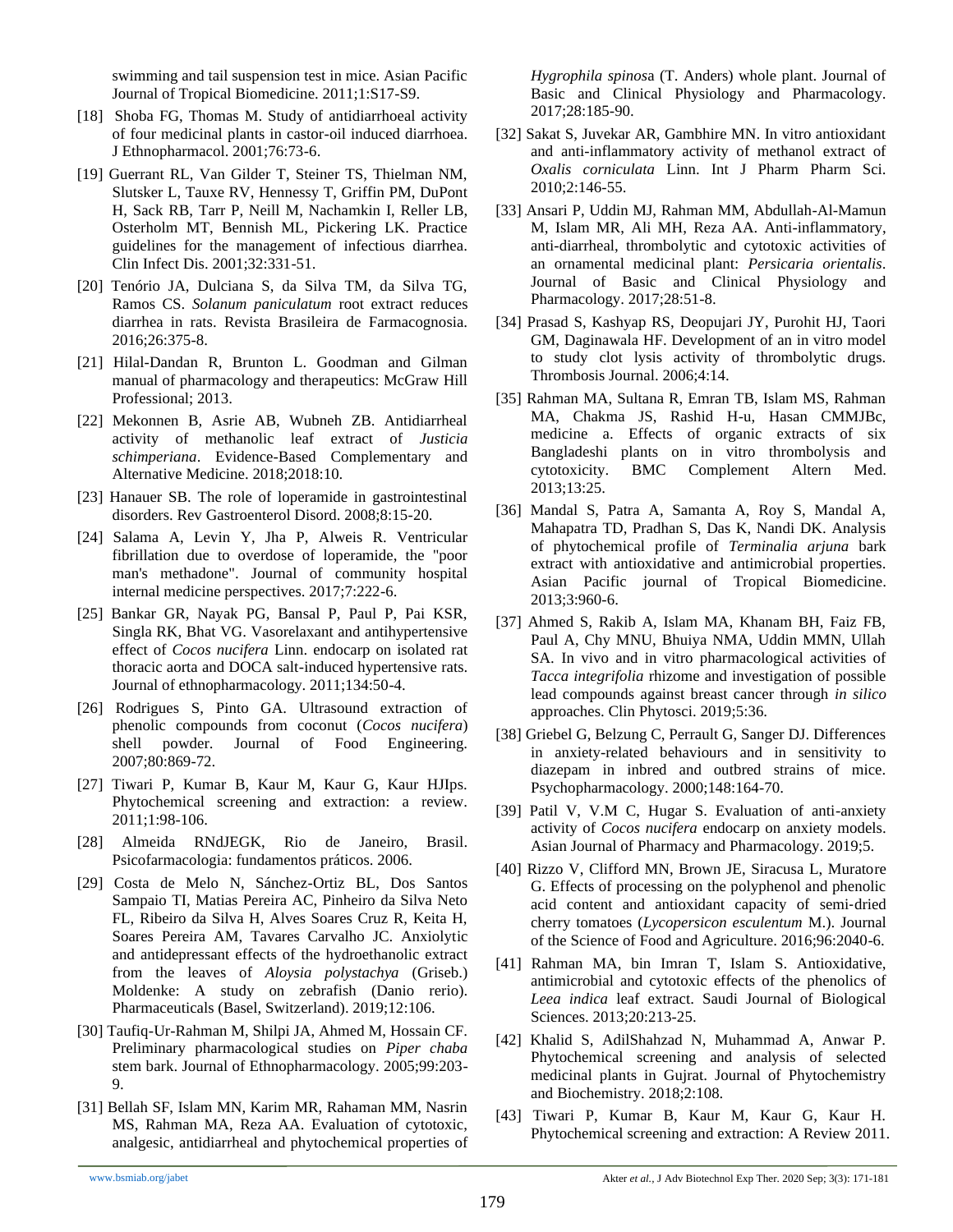- [44] Mounnissamy VM, Kavimani S, Balu V, Quine SD. Evaluation of anti-inflammatory and membrane stabilizing property of ethanol extract of *Cansjera rheedii* J. Gmelin (Opiliaceae). Iranian Journal of Pharmacology and Therapeutics. 2007;6:235-0.
- [45] Umapathy E, Ndebia E, Meeme A, Adam B, Menziwa P, Nkeh-Chungag B, Iputo J. An experimental evaluation of *Albuca setosa* aqueous extract on membrane stabilization, protein denaturation and white blood cell migration during acute inflammation. Journal of Medicinal Plants Research. 2010;4:789-95.
- [46] Shravan K, Kishore G, Siva K, Sindhu P. In vitro antiinflammatory and anti-arthritic activity of leaves of Physalis angulata L. Int J Pharm Ind Res. 2011;1:211-3.
- [47] Dwivedi S. Terminalia arjuna Wight & Arn.—a useful drug for cardiovascular disorders. Journal of Ethnopharmacology. 2007;114:114-29.
- [48] Chowdhury TA, Kamal AM, Chowdhury KAA, Jahan A, Hossain MS, Mamur A, Hasan M, Hossain J. Cytotoxic & thrombolytic activity of methanolic extract of *Macaranga denticulata* Bark. The Pharma Innovation. 2015;4:36.
- [49] Nguta J, Mbaria J, Gakuya D, Gathumbi P, Kabasa J, Kiama S. Biological screening of Kenyan medicinal plants using *Artemia salina* (Artemiidae). Pharmacologyonline. 2011;2:458-78.
- [50] Rakib A, Ahmed S, Islam MA, Haye A, Uddin SMN, Uddin MMN, Hossain MK, Paul A, Emran, TB. Antipyretic and hepatoprotective potential of *Tinospora crispa* and investigation of possible lead compounds through *in silico* approaches. Food Sci Nutrition. 2020;8(1):547-556.
- [51] Shifah F, Tareq AM, Sayeed MA, Islam MN, Emran TB, Ullah MA, Mukit MA, Ullah M. Antidiarrheal, cytotoxic and thrombolytic activities of methanolic extract of *Hedychium coccineum* leaves. J Adv Biotechnol Exp Therapeutics. 2020;3(1):77-83.
- [52] Dutta T, Paul A, Majumder M, Sultan RA and Emran TB. Pharmacological evidence for the use of *Cissus assamica* as a medicinal plant in the management of pain and pyrexia. Biochem Biophy Rep. 2019;21:1-8.
- [53] Bulbul MRH, Rahman MA, Rahman MZ, Emran TB, Afroze M, Khan M, Chowdhury MAH, Ibrahim MA and Chowdhury MS (2019). Alcoholic extract of *Leea macrophylla* (Roxb.) root reverses CCl<sub>4</sub> induced liver injury through upregulation of antioxidative enzyme's gene mRNA expression: a molecular interaction for therapeutic inception. Oriental Pharmacy and Experimental Medicine. pp. 1-18.
- [54] Uddin MZ, Rana MS, Hossain S, Dutta E, Ferdous S, Dutta M and Emran TB (2019). In vivo neuroprotective, antinociceptive, anti-inflammatory potential in Swiss albino mice and in vitro antioxidant and clot lysis activities of fractionated *Holigarna longifolia* Roxb. bark extract. Journal of Complementary and Integrative Medicine. 17(2):1-9.
- [55] Emran TB, Dash R, Uddin MMN, Rahman MA. Sedative, anxiolytic, antinociceptive, anti-inflammatory and

antipyretic effects of a chloroform extract from the leaves of *Urena sinuata* (Borss) L. in rodents. J Appl Life Sci Int. 2018;16(3): 1-19.

- [56] Uddin MMN, Ahmed S, Kabir MSH, Rahman MS, Sultan RA, Emran TB. (2017). In vivo analgesic, antiinflammatory potential in Swiss albino mice and in vitro thrombolytic activity of hydroalcoholic fruits extract from *Daemonorops robusta* Warb. Journal of Applied Pharmaceutical Sciences. 7 (1): 104-113.
- [57] Al Mahmud Z, Qais N, Bachar SC, Hasan CM, Emran TB and Uddin MMN (2017). Phytochemical investigations and antioxidant potential of leaf of *Leea macrophylla* (Roxb.). BMC Res Notes. 2017;10: 245.
- [58] Al Mahmud Z, Emran TB, Qais N, Bachar SC, Sarker M and Uddin MMN (2016). Evaluation of analgesic, antiinflammatory, thrombolytic and hepatoprotective activities of roots of *Premna esculenta* (Roxb). Journal of Basic and Clinical Physiology and Pharmacology. 27(1):63-70. DOI: 10.1515/jbcpp-2015-0056.
- [59] Dash R, Ahsan MT, Hosen SMZ, Rahman MG, Emran TB and Uddin MMN. Evolution of selective COX-2 inhibitor from *Alangium salvifolium*: an *in silico* approach. J Appl Pharm Sci. 2015;5(4):89-93.
- [60] Kabir MSH, Hossain MM, Kabir MI, Rahman MM, Hasanat A, Emran TB and Rahman MA. Phytochemical screening, antioxidant, thrombolytic, α-amylase inhibition and cytotoxic activities of ethanol extract of *Steudnera colocasiifolia* K. Koch leaves. J Young Pharmacists. 2016;8(4):391-397.
- [61] Uddin MMN, Zahan S, Islam MA, Ahmed S, Tajbiha-E-Mowla, Rahman MS, Sultan RA and Emran TB. Evaluation of the anti-diarrheal activity of methanol extract and its fractions of *Urena sinuata* L. (Borss) leaves. J Appl Pharm Sci. 2016;6(12):056-060.
- [62] Dash R, Emran TB, Paul A, Siddique MK, Khan MA, Rahman MG and Uddin MMN. (2016). Effects of five Bangladeshi plant extracts on *in vitro* thrombolysis and cytotoxicity. Pharmacognosy Research. 8(3):176-180.
- [63] Emran TB, Rahman MA, Uddin MMN, Rahman MM, Uddin MZ, Dash R and Layzu C. Effects of organic extracts and their different fractions of five Bangladeshi plants on *in vitro* thrombolysis. BMC Complement Altern Med. 2015;15:128.
- [64] Emran TB, Rahman MA, Uddin MMN, Dash R, Hossen MF, Mohiuddin M and Alam MR. Molecular docking and inhibition studies on the interactions of *Bacopa monnieri'*s potent phytochemicals against *Staphylococcus aureus*. DARU J Pharm Sci. 2015;23:26.
- [65] Rahman MA, Mahmud S, Akhter S, Aklima J, Akhter S, Merry SR, Jubair SMR, Dash R and Emran TB (2015). Anti-thrombotic effects of five organic extracts of Bangladeshi plants and *in silico* models for the mechanism of the observed effects. Evidence-Based Complementary and Alternative Medicine.
- [66] Dash R, Ahsan MT, Hosen SMZ, Rahman MG, Emran TB and Uddin MMN (2015). Evolution of selective COX-2 inhibitor from *Alangium salvifolium*: an *in silico*